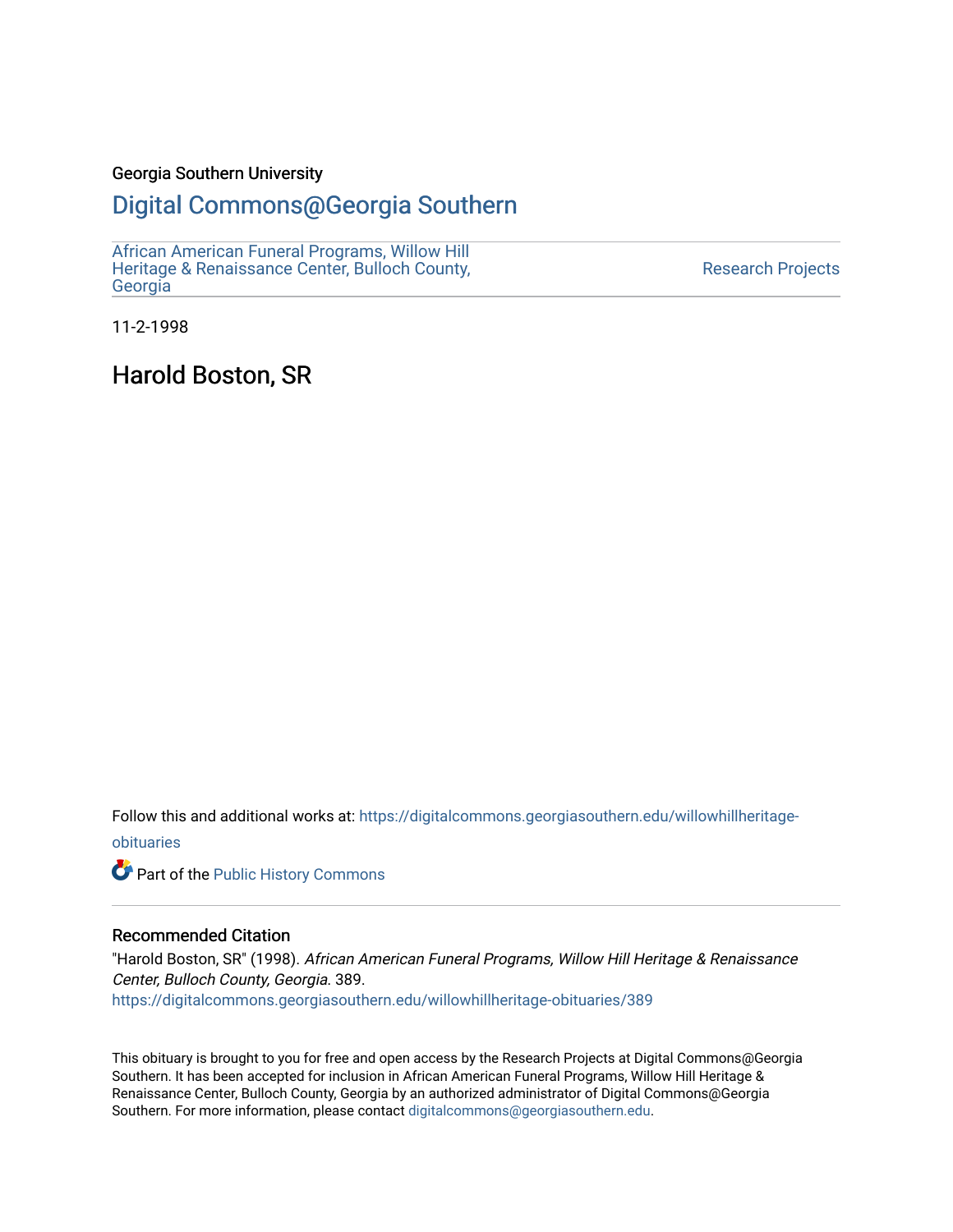### **Home Going Services**  ID

**Loving Memory** 

**of** 



**MONDAY, NOVEMBER 2, 1998 11:00A.M.** 

**SAMS CREEK MISSIONARY BAPTIST CHURCH Metter, Georgia** 

**REV. JOHN LEGGETT, Eulogist** 

**Interment: CHURCH CEMETERY** 



*Whitaker Funeral Home of Metter*  **In Charge of Arrangements**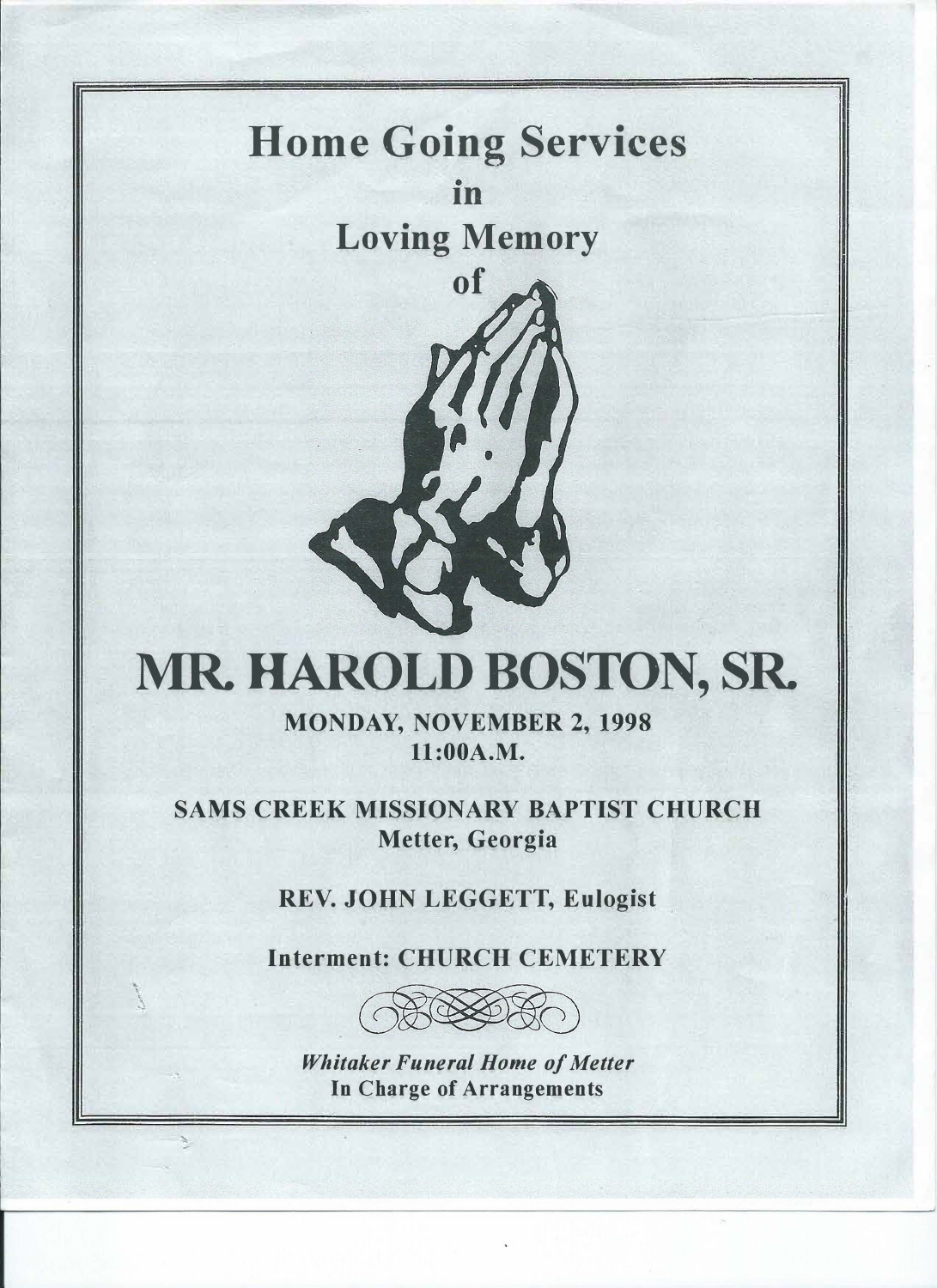### **®hifuary**

Mr. Harold Boston, Sr. was born in Candler County, Georgia on January 1, 1925 to the late Mr. Wesley Banks and Mrs. Dealphia Byrd Boston. He departed this life on Thursday, October 29, 1998.

Mr. Boston attended the public schools of Candler County. At an early age, he joined Sams Creek Missionary Baptist Church.

In 1951, he was united in marriage to Miss Minnie Mae Parrish. To this union, two children were born. Mr. Boston was blessed with six grandchildren; one preceded him in death, Harold Emanuel Boston.

He was an Anny veteran of World War II, of which he received a Presidential Citation, the EAMET Service Medal, the Good Conduct Medal and the World War II Victory Medal.

In 1969, he became the owner and sole proprietor of Boston Dry Cleaners.

Mr. Boston was always civic minded. He served on numerous committees and organizations in the county, including the Community Action Agency, the Altamaha Planning Area Development Commission, the Candler County Hospital Authority, the Candler County NAACP and Masonic Lodge #401.

As a citizen and civic leader, Mr. Boston sought to improve the welfare of all people of the county. He was active in city government for over fifteen years. Most recently he served as Councilman at Large for the City of Metter. He was Mayor Pro-Tem for two terms.

Mr. Boston is survived by his wife, Mrs. Minnie Mae Boston of Metter, Georgia; one daughter Mrs. Chyrileen B. Kilcrease (James) of Metter, Georgia; two sons, Mr. Harold Boston, Jr. (Renee) of Metter, Georgia and Mr. Franklin Ellis (Denise) of Greensboro, Pennsylvania; one brother, Mr. Ernest W. Boston of Orangeburg, South Carolina; his mother-in-law, Mrs. Tera Parrish of Metter, Georgia; eight sisters-inlaw, three brothers-in-law, five grandchildren: Charlice Ellis, Nicole Ellis? Franklin Ellis, Jr., Arthur Boston and Mitchell Boston; several other relatives and friends.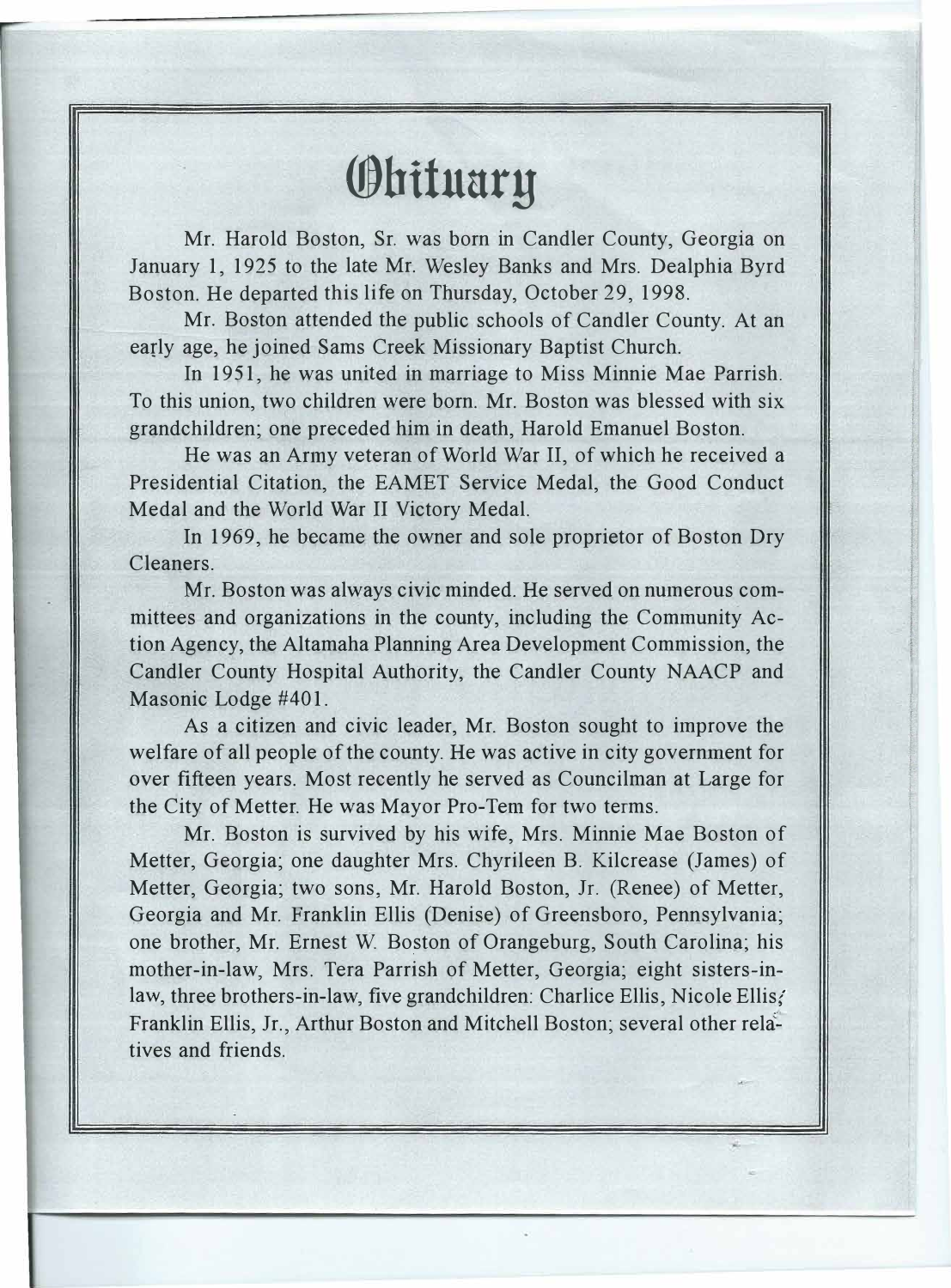## **®rhrr nf �rrutrr**

| Precious Lord Take My Hand      |
|---------------------------------|
| ACKNOWLEDGMENTS Brenda W. Gould |
| SONG Choir                      |
|                                 |
|                                 |
|                                 |



Another soldier gone to get a great reward. He fought the fight and kept the faith and now gone home to God. He fought until he fell upon the battlefield. Then he heard the General say, lay down your sword and shield. His soul has gone to God. The earth has claimed its own. And now he's shouting around the throne while we are left to morn. Some day we'll meet again. Our loved ones gone before; some day we'll reach that happy land, where parting is no more.